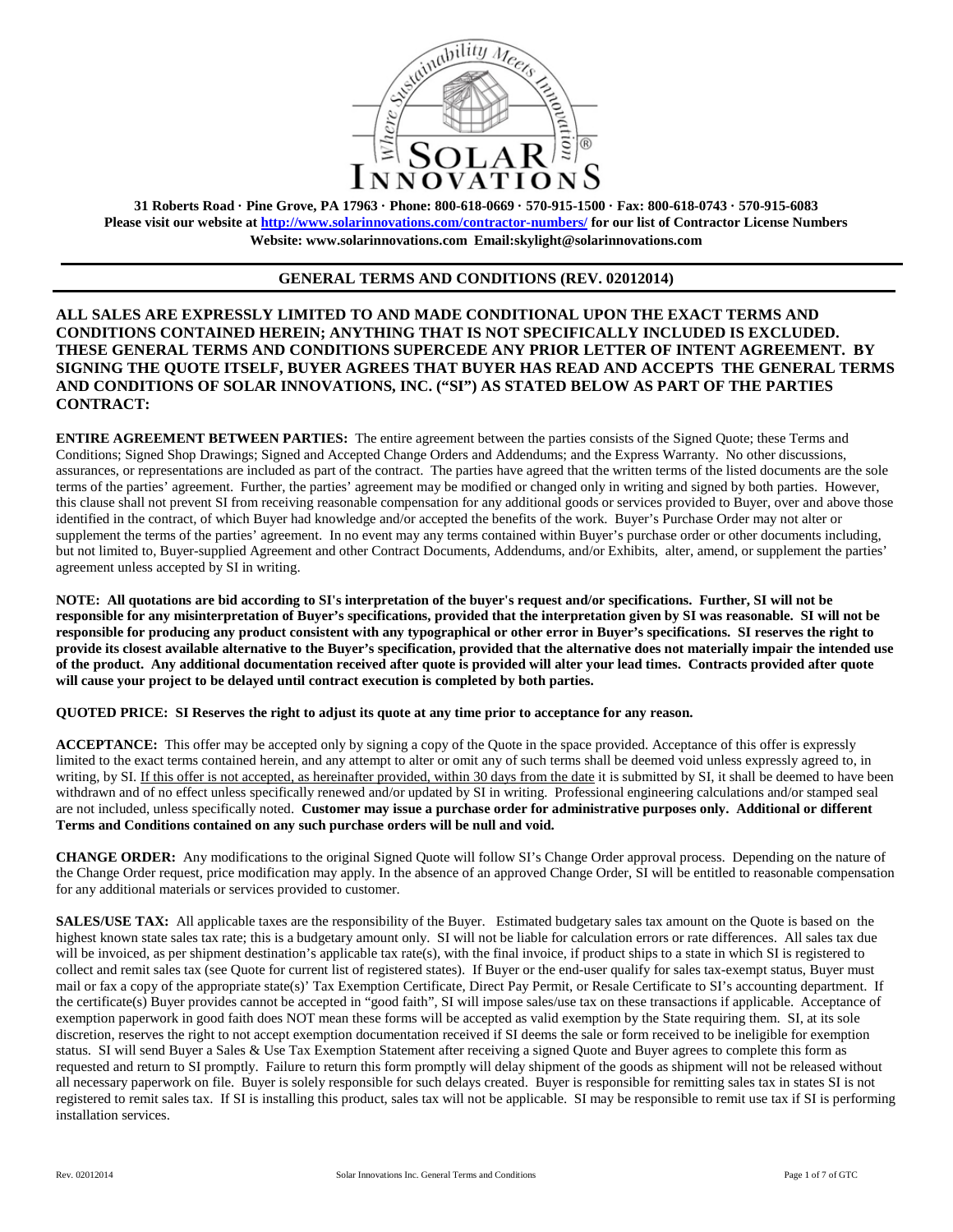**OTHER TAXES:** Prices on the goods are exclusive of all Federal, State, Municipal, Sales, Use, or any other type of tax, including, without limitation, taxes on manufacture, sales, receipts, gross income, occupation, use and similar taxes, unless otherwise stated. Any other type of tax not specifically included in Quote that may arise or is assessed as a result of this purchase will be the responsibility of the Buyer. Buyer agrees to assume responsibility for any applicable tax, unless agreed to by SI in writing prior to Quote Acceptance.

**STANDARD TERMS:** Any orders less than \$5,000.00 must be paid in full at the time the order is placed. Orders totaling between \$5,000.00 and \$10,000.00 and ALL orders shipping outside of the United States must be paid in full prior to shipment (50% deposit due with signed quote/50% paid two weeks prior to shipment). Projects that are greater than \$10,000.00 follow standard terms of 50% deposit due with signed quote; 40% paid 2 weeks prior to shipment; 10% paid with a certified check or wire transfer at time of shipment, subject to credit approval. Payment terms are applied independently to each partial shipment pursuant to the Quote. Deposit payment is due within one week of receipt of signed quote. Any delay in deposit payment may delay the release of your project to drafting. Drafting lead times will increase at least one day for each day in delay until payment is received based on drafting resource availability. SI may release the project into drafting and/or production at its sole discretion. SI's decision to do this will in no way affect the Buyer's responsibility with regard to cancellation fees. Custom payment terms can be requested on a per project basis and granted with credit approval and written confirmation from SI. Any payments made prior to shipment will require verification of funds if not paid by certified check or wire transfer before material will be released for shipment. SI may require a personal guarantee. At any time at the sole discretion of SI, SI retains the right to amend these payment terms. Payments will be applied to outstanding invoices at the discretion SI.

**JOINT CHECK AGREEMENT:** SI will require, for all new Buyer's purchasing product for resale with no credit history with SI, a Joint Check Agreement to be completed by Buyer and Buyer's buyer. SI reserves the right to require a Joint Check Agreement to be completed by ANY Buyer and Buyer's buyer, regardless of history with SI.

**LICENSES/FEES/PERMITS/INSPECTIONS:** Any and all applicable licenses, fees, and/or permits required for the Project are the sole responsibility of the Buyer. Where applicable, Buyer shall secure and pay for all permits, fees, licenses, and inspections by all government agencies necessary for proper execution and completion of SI's work. Buyer shall be liable to SI for all costs incurred by SI as a result of the Buyer's failure to secure and pay for any permits, fees, licenses, and inspections necessary for proper execution and completion of SI's work. **Buyer is required to obtain approval/acceptance from Local Code Officials with regard to product manufacturing, specification, and performance prior to quote acceptance. To the fullest extent of applicable law, SI does not accept liability for product non-conformance to local building code regulations.**

**CONTACT INFORMATION:** The name, address, and phone number of the project owner and all pertinent points of contact (Architect, General Contractor, etc.) will be required on the Job Specific Information Form to be submitted with Buyer-Signed Quote. Buyer hereby warrants and certifies that the information being provided is correct, especially the accurate jobsite address and owner identification. Buyer will be responsible to pay any damages, losses, costs, or expenses incurred by SI resulting from Buyers' failure to provide correct information, including any inability of SI to effectively assert a lien against the correct property.

**DRAWING APPROVAL:** By approving Shop Drawings, the Buyer and/or its agents are accepting full responsibility for dimensions, details, and criteria listed. Please note that Signed/Approved Shop Drawings will dictate fabrication. SI recommends consulting with an industry professional prior to approving Shop Drawings, as SI will not be held liable or responsible for any alleged inaccurate dimensions or specifications approved by the buyer through the initial submission of specifications or as approved on the Signed Shop Drawings or any resulting delays. In signing this Quote, Buyer understands and accepts the Quote and its components, including, but not limited to, and where applicable, glass tint, glass clarity, and color selection.

**Buyer assumes all liability for contents of final Shop Drawings that Buyer has approved in writing. Any alterations to projects which require engineering re-evaluation or revised drawings will be charged to the customer at \$75.00 per hour standard. Buyer is required to sign a change order accepting the additional time and applicable costs before any revision work will begin. Lead times will increase at least one day for each day in delay until Change Order has been accepted. Additionally, lead times may be extended based on the nature of the change order and business conditions at time of Change Order acceptance.**

**BUYER IMPACT**-**ESTIMATED LEAD TIMES:** Project estimated lead times are noted on the Project Schedule provided with the Quote. Note: **Glass sizes exceeding 40 Sq. Ft. may extend lead times due to large glass fabrication lead times.** Prompt receipt of Buyer-Signed Quote, and Buyer approval of Shop Drawings are necessary to maintain established lead times. Any delays by Buyer in these regards will adversely affect noted lead times. All lead times are subject to change based upon material availability or other situations beyond SI's reasonable control. Any delay in payment may also result in a delay in lead time and/or shipment of your project. All monies due must be paid upon receipt of invoice. Verification of funds will be required. In the event that there are any outstanding monies owed to SI for any reason, SI reserves the right to hold a shipment on any job until such time as all invoices have been paid in full.

**CONDITIONS/DELAYS:** All orders or contracts, whether or not Fast Track (accelerated lead time option added), are accepted with the understanding that they are subject to SI's ability to obtain the necessary raw materials, and all orders or contracts as well as shipments applicable thereto are subject to SI's current manufacturing schedules and government regulations, orders, directives, and restrictions that may be in effect from time to time. SI will not be liable for any delay in the performance of orders or contracts, in the delivery or shipment of goods, or for any damages suffered by Buyer by reason of such delay, when such delay is, directly or indirectly, caused by, or in any manner arises from fires, floods, accidents, civil unrest, acts of God, war, terrorism, government interference or embargoes, strikes, labor difficulties, shortage of labor, fuel, power, materials or supplies, transportation delays, or any other cause or causes (whether or not similar in nature to any of these hereinbefore specified) beyond SI's reasonable control.

**BUYER IMPACT-INCREASED COST RISK:** Buyer's failure to submit Signed, Approved Shop Drawings within 90 days from date of submission by SI, or any other cause that is beyond the control of SI, regardless of timing, may result in the price of goods being increased by an amount equal to any increase in the cost of materials incurred by SI, plus a reasonable mark-up for overhead and profit. Increases in the contract price due to the aforementioned will follow the SI Change Order process. Buyer agrees to sign and approve said Change Orders.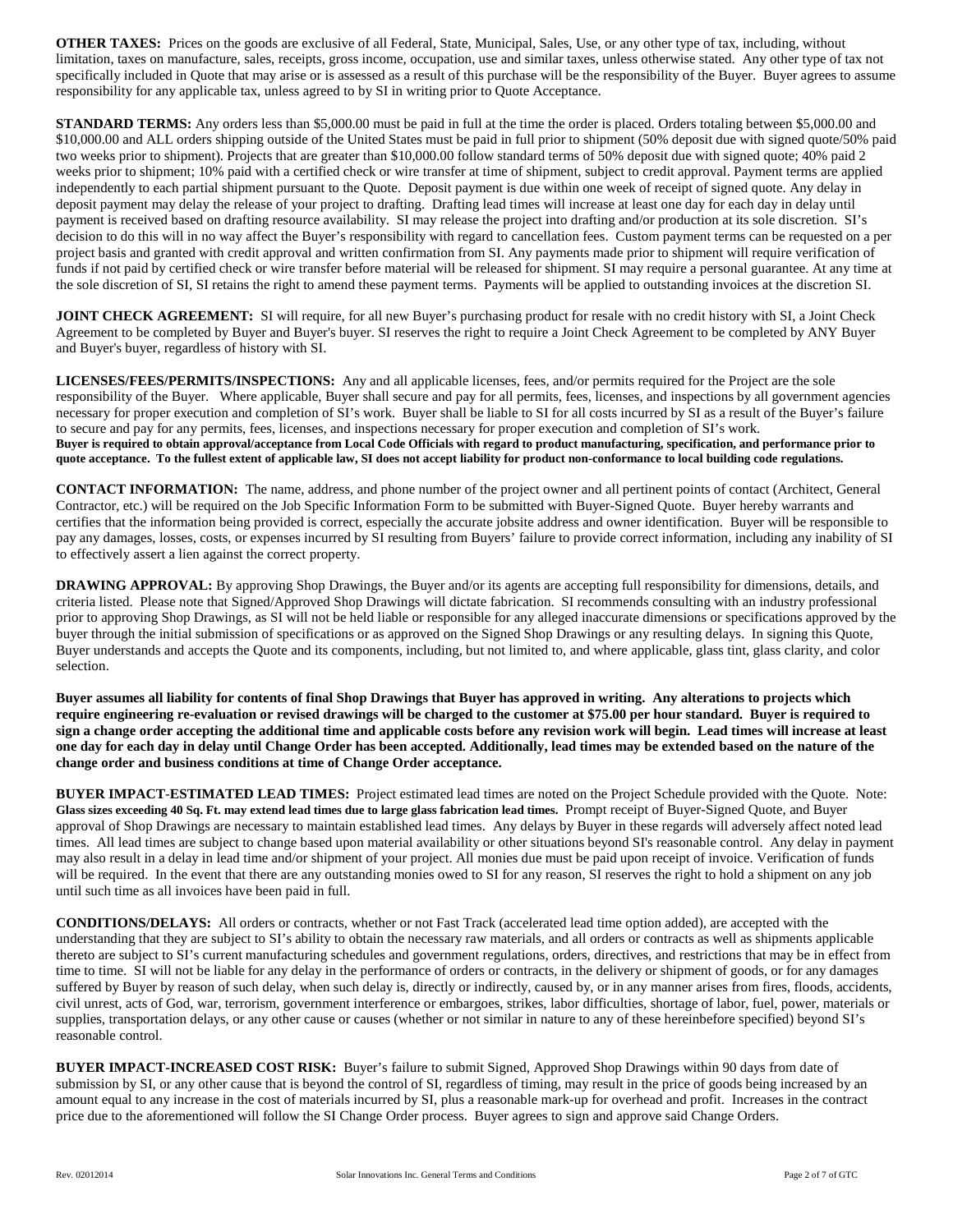**UNFORESEEN PRICE INCREASES:** Where the price of the material, equipment, energy, or other indirect/direct associated costs (if applicable) increases in excess of 5% during the term of the contract through no fault of SI, the contract sum shall be equitably adjusted by Change Order. A significant price increase means a change in price from the date of the contract execution to the date of performance. Buyer agrees to sign and approve said Change Orders.

**SITE PREPARATION:** This paragraph also applies to both SI installed products and shipped products. Buyer is solely responsible to ensure that site is ready and prepped based on the approved shop drawings for either SI's product or installation crew arrival, including but not limited to rough opening dimension, base wall preparation, curb preparation, etc. Should SI be delayed at any time during installation or shipment at the fault of any other party including any other supplier, Buyer will be responsible for any and all additional costs incurred or required due to delay. Solar may determine that delays require SI's installation team or product shipment to leave the job site and return at a later date at SI's sole discretion. Costs incurred plus reasonable mark-up for SI to re-deploy or re-ship will be the sole responsibility of the Buyer. If requested by SI, Buyer will sign and accept a change order accepting these charges even if change order is received after re-deployment or other delays are suffered.

**BUYER INSTALLATION:** Unless otherwise specifically provided, the Buyer has full responsibility for the installation of the goods, and SI shall not be responsible for any damages to the goods or any consequential or incidental damages by reason thereof. Upon request, SI may provide the contact information for independent installers who have experience in installing SI's products; however, SI shall not endorse, or be liable for, any work provided by said individual(s).

Buyer shall indemnify and hold SI harmless from any and all claims or causes of action relating to the installation by others of the product of SI. This duty to indemnify shall apply whether the product of SI was installed through a contractor hired by Buyer or any other party (including any independent installer whose name was provided by SI). Buyer's duty to indemnify SI shall apply to any and all claims or causes of action for bodily injury, property damage, or breach of contract made by any third party that alleges that the damages were caused, in whole or in part, by the manner of installing the product of SI. Buyer must provide independent counsel, at Buyer's expense, to defend SI from all claims in any lawsuit or claim in which it is asserted that the manner of installation of SI's products caused the damages. The duty to provide defense counsel at the expense of Buyer shall apply even if it is also alleged that the product of SI was defective or deficient in any way, provided that the manner of installation is alleged to have been a contributing factor to the loss. Further, Buyer shall have a duty to indemnify SI from any judgment in which Buyer or the installer retained by Buyer or other (including that installer's subcontractors) is determined to have been partially at fault for the loss. The duty to indemnify shall apply even if it is ultimately determined that the product of SI was deficient or defective, provided that the manner of installation is determined to have been a contributing factor to the loss. The parties agree that Buyer's duty to provide a defense and indemnify SI shall be to the fullest extent permitted under applicable law.

**SI INSTALLATION:** Installation services may be offered to Buyer at the sole discretion of SI. Buyer may request that SI install the product. SI reserves the right to decline any such request. If SI does perform the installation, Buyer agrees to accept the installation add-on as stated on the Quote. Costs are subject to final inspection of the job site conditions. SI quote does not include field measurements unless approved by SI in writing. If the product is installed above ground floor, a freight elevator of sufficient size, crane, hoist, or other type of acceptable equipment as to allow movement of materials without restriction must be available. If that is not available, there will be an additional charge for a different means of transportation and unloading. Installation may be noted as "plus expenses" which includes but is not limited to the following: lodging, food, tolls, parking, and unforeseen installation and construction costs. The above amount is calculated per job due to fluctuations in costs and conditions throughout our installation area. Demolition and removal of debris including removal by dumpster is not included in installation costs; should SI be forced to provide said dumpter or haul away debris, an additional charge will be required. All staging and scaffolding is not included in installation and must be provided by Buyer to SI, where applicable. Installation cost may be adjusted based on site conditions, Prevailing and Union Labor, or Demolition requirements where applicable. All working supervisor additions are accrued at a minimum charge of \$1,600.00 per 8-hour day per person plus expenses with an additional minimum charge of \$250.00 per hour per person beyond an 8-hour day unless otherwise agreed to by SI in writing. SI will not be held responsible for any damage to the premises or anything on or around the premises during the installation process or anytime before or thereafter, except in instances of gross negligence by SI. SI will not be held responsible for items that are lost, stolen, or damaged on the premises, from the premises, or around the premises, except in instances of gross negligence by SI. SI does not provide finishing services and will not be held responsible for finishing services required as a result of installation or any time before or thereafter. Should SI be delayed at any time for any reason during the installation process at the fault of any other party, Buyer will be responsible for any and all additional costs incurred or required due to delay. Costs incurred plus reasonable mark-up for SI to re-deploy will be at the sole responsibility of the Buyer. If requested by SI, Buyer will sign and accept a change order accepting these charges even if change order is received after re-deployment or other delays are suffered.

SI assumes all shipments are to ground level only. Refer to Terms of Shipment section for further shipment information.

**INSTALLATION SCHEDULING:** Installation scheduling is based upon the availability of Installation crews at the time of shipment and at the sole discretion of SI. SI shall not be held responsible for delays due to events beyond SI's control including, but not limited to, acts of God, adverse weather conditions, supply shortages, supplier negligence, or Buyer/Contractor/Owner/Architect delays. Buyer/Contractor/Owner/Architect delays may result in additional fees being assessed. If requested by SI, Buyer will sign and accept a change order accepting these charges even if change order is received after re-deployment or other delays are suffered.

**INSTALLATION PAYMENT TERMS:** 50% due upon arrival of crew/start of installation, 50% due upon substantial completion prior to SI's departure unless otherwise outlined on project payment terms.

**JOB MEETINGS:** Attendance at progress or coordination meetings shall only be required during actual onsite activity. Any other meetings shall be by telecommunication participation, unless agreed to in writing and Buyer agrees to time and expenses billing for meeting attendance.

**CLEANING:** SI does not include any cleaning of glazing or surfaces prior to final inspection or substantial completion inspection. An industry expert in the cleaning of glazing and other materials should be consulted to ensure construction debris or dirt does not damage the glass or surface finish.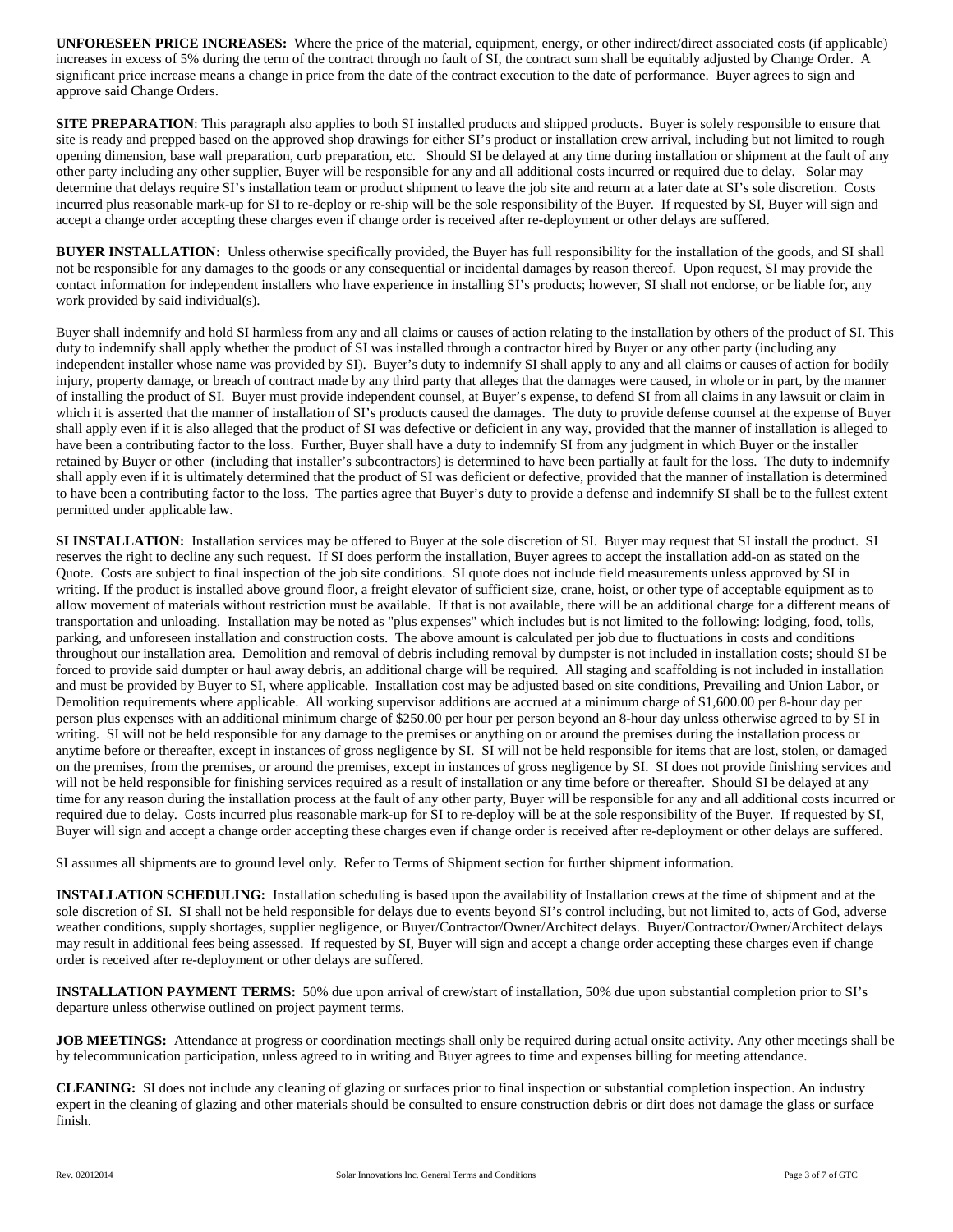**PUNCHLIST ITEMS: Punchlist items must be documented in writing and signed off on by Buyer or Buyer's Authorized Representative prior to SI's departure from the site for SI to accept punchlist items. Buyer or Buyer's Authorized Representative MUST be available, at the time specified by SI's install crew, to conduct a walk through. Absence from the site at that time will be considered acceptance of the job as complete and free from punchlist items as documented by SI. Unless agreed otherwise in writing by SI, punchlist items will not be completed until payment is made in full for the original project, or a reasonable dollar value, determined in writing at the sole discretion of SI, is assigned to outstanding punchlist items.**

**SERVICE WORK: If Buyer requests work to be completed on-site in relation to this order or any subsequent orders in relation to this project, and it is found by SI that the work completed by SI was to correct errors, damage, inadequate installation, etc. by any other party, Buyer will pay SI for the reasonable cost of the service work and related expenses. Payment shall include the value of all parts provided, as well as to reimburse SI for related expenses and labor at its prevailing rates per man hour. (Presently \$75-150 per man hour, depending upon SI installation staff on site.) SI will maintain lien rights and the right to void warranty for lack of payment.**

**ENERGY AUDIT SERVICES (ONLY applies when explicitly quoted):** As a PPL approved contractor, Energy Audit and Energy Efficiency services may be offered to Buyer at the sole discretion of SI. SI reserves the right to decline any such request. If SI does perform the service; Buyer agrees to accept that certain facets of the Energy Audit services as well as the Energy Efficiency services require an SI representative to be on the premises, and therefore, installation terms apply. Costs are subject to final inspection of the job site conditions. SI will not be held responsible for any damage to the premises or anything on or around the premises during the installation process or anytime before or thereafter, except in instances of gross negligence by SI. SI will not be held responsible for items that are lost, stolen, or damaged on the premises, from the premises, or around the premises, except in instances of gross negligence by SI. SI does not provide finishing services and will not be held responsible for finishing services required as a result of Energy Audit and Energy Efficiency services or any time before or thereafter.

**CANCELLATION:** An order, once placed and accepted by SI, can be canceled only with the written consent of SI. SI is entitled to recover the contract price; less only the costs saved by not being required to fully perform. In that event, payment to SI shall include but is not limited to, all costs and expenses incurred in SI's performance, as well as reasonable compensation for overhead and profit. SI shall have no less than thirty (30) days to provide to Buyer a calculation of the balance owed, in accordance with this paragraph, following receipt of notice of cancellation.

**CHARGEBACKS:** Buyer is not permitted to make chargebacks, deductions, or offsets against payments due under the terms of the parties' contract. Credits against payments shall be permitted only if agreed to in writing, by SI. Buyer will be responsible for all costs incurred by SI in contesting any chargeback or deduction against the amount due, including the labor costs incurred by SI for its employees in addressing or contesting the chargeback. Any unauthorized chargeback claims will result in the voiding of applicable warranties where allowed by law. Any credit card chargebacks by Buyer are costly to process and may subject the person making the chargeback to criminal and civil liability. Any credit card chargebacks will result in permanent cancellation of credit card purchasing privileges and the voiding of applicable warranties.

**TERMS OF SHIPMENT:** Terms of shipment are FOB SI dock (Pine Grove, PA). Thereafter, the shipment of the goods shall be at Buyer's risk, except in instances of delivery made by SI's own fleet. In cases of SI's own fleet delivery, SI's delivery vehicle will be deemed the carrier. All claims and allowances for damage to the goods incurred in transit must be filed against and presented to the carrier by the Buyer. Photos of the damage must accompany the claim.

TITLE: When shipment is deferred by the Buyer for more than fifteen (15) days from the date the goods are invoiced, title of the shipment passes to Buyer. SI shall retain a security interest in all such shipments. Upon transfer of title, all responsibility to insure any such shipment against loss rests solely with Buyer. Upon passing of title or if Buyer does not remove the goods from SI's property after delivery to Buyer's designated carrier,storage fees will be assessed at 2% of total contract price or \$200 per month, whichever is greater. Until storage fees and all other sums due are paid in full, SI retains a security interest in delivered goods.

**SI STANDARD SHIPMENT:** Quoted shipping cost is for a regular size Common Carrier Closed Trailer with crates being hand unloaded or removed with a forklift by the Buyer. SI will make every reasonable attempt to coordinate alternate arrangements between the Buyer and the Common Carrier; however, alternate arrangements are subject to availability and logistics at the time of shipment and are not available in all areas. Additionally, SI will select the common carrier that is best suited for SI's needs at the time of shipment. Buyer is solely responsible for increases in shipping costs if options outside of SI's standard shipment method are requested. Shipping cost may increase at the time of shipment. Buyer agrees to pay all associated shipping cost increases. If Buyer's request(s) includes and/or requires special crating, Buyer agrees to pay for increased costs, plus reasonable mark-up and to cover the increase in time and materials required for specialized crates. f requested by SI, Buyer will sign and accept a change order accepting these charges even if change order is received after re-deployment or other delays are suffered. SI will invoice Buyer accordingly. **Shipping cost included on Quote are the estimated shipping costs plus mark-up. Shipping costs may increase at the time of shipment due to actual project size, weight, carrier rates, and availability. It is Buyer's responsibility to pay all associated shipping costs and mark-ups proportionate to the original estimated shipping costs on the quote. Buyer is responsible for increases in shipping costs and agrees to pay for said increase in charges if applicable, SI will invoice accordingly.**

**TRANSPORTATION CHARGES AND DAMAGED SHIPMENTS:** All costs of freight, transportation, or mailing, and all demurrage charges shall be paid by Buyer, unless SI has agreed in writing to make shipments on a prepaid basis. Buyer shall also pay for all increased freight rates, whether prepayment for freight rates has been made or not. Buyer shall not reject damaged shipments, but shall accept same and preserve its remedies against the appropriate party.

**SHIPMENT SURCHARGE:** Items shipped under this Agreement may be subject to a carrier specified shipment surcharge. The surcharge is updated on a routine basis and rises or falls in line with movements in fuel prices/carrier costs. SI may amend the shipment surcharge at any time immediately upon Notice to the Buyer. Buyer is responsible for increases in carrier specified shipment surcharges and agrees to pay for said increase in charges if applicable, SI will invoice accordingly.

**BUYER'S INSPECTION OF GOODS:** Not withstanding anything in these terms and conditions to the contrary, Buyer shall inspect the goods ordered upon receipt of same, and if the goods do not conform to the contract between Buyer and SI or are defective, Buyer shall notify SI in writing

.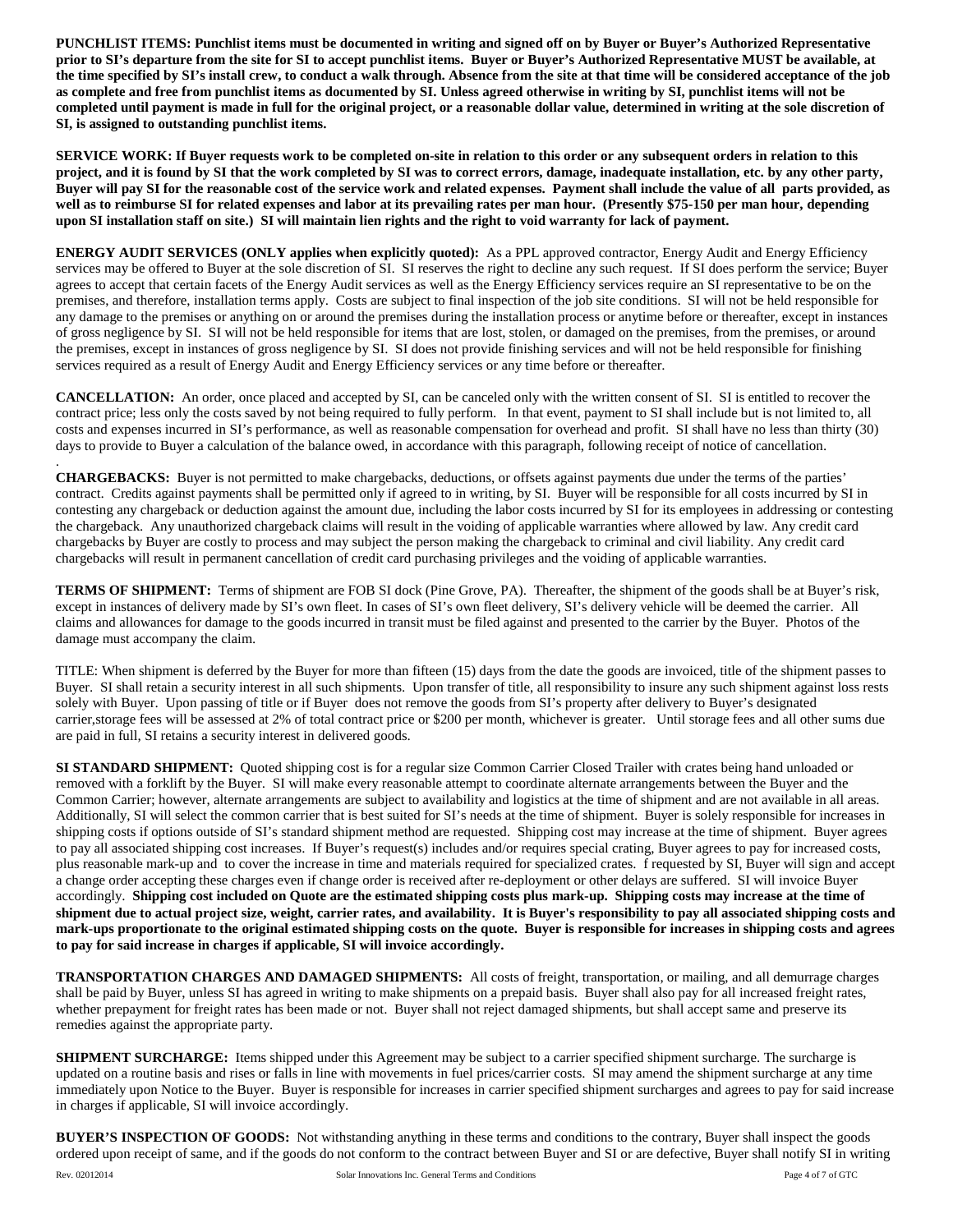of such nonconformity or defect (and with accompanying pictures of defect or nonconformity) within five (5) business days and afford SI a reasonable opportunity to inspect the goods. Buyer shall not return any goods without the prior written consent of SI. If, in SI's opinion, the goods are defective or do not conform to the contract between Buyer and SI, SI shall furnish instructions for their disposition. Every claim on account of defective or nonconforming goods or due to any other cause shall be deemed waived by Buyer, unless made to SI in writing within five (5) business days of Buyer's receipt of the goods, to which such claim relates. Failure to give such notice shall be deemed acceptance of the goods by the Buyer.

**BUYER'S REMEDY:** Buyer's sole and exclusive remedy on account or in respect of nonconforming or defective goods shall be replacement or repair of such goods by SI at the original point of shipment. SI shall in no event be liable for the cost of any labor expended by others on any nonconforming or defective goods or for any special, direct, indirect, incidental, or consequential damages to anyone by reason of the fact that such goods are defective or nonconforming. SI SHALL NOT BE LIABLE FOR ANY OTHER COSTS, EXPENSES, CLAIMS, OR DAMAGES OF ANY KIND HOWSOEVER CAUSED, WHETHER FORESEEABLE OR NOT, INCLUDING (WITHOUT LIMITATION) ANY DIRECT, INDIRECT, CONSEQUENTIAL, INCIDENTAL, OR SPECIAL DAMAGES. The Buyer, by acceptance of the Quote, expressly waives any right to all such costs, expenses, claims, and damages. Liability is limited to the cost of the defective part, but never more than the original contract price.

**BUYER REQUEST FOR ADDITIONAL MATERIALS/SERVICES:** SI will not grant any allowance or honor any back charge request for any alterations to the goods made by the Buyer or at the Buyer's direction, or back charges for any other reason by the Buyer. SI will accept no responsibility financially or legally for such actions. Custom jobs require numerous custom parts, and SI will be held harmless by the Buyer from any shortages, as long as it exercises due diligence in reducing such shortages. These types of requests shall follow SI's Service Proposal process. Any or all additional material needed to complete a job will be shipped standard ground.

**DEFAULT OF PAYMENT:** Final and full payment must be made within the specified timeframe of the contract terms and conditions. Buyer will be responsible for a finance charge of 1.50% per month on all past due amounts. The minimum monthly finance charge will be \$10.00 per month. Buyer will be responsible for all reasonable attorney fees and other costs incurred in collecting any and all past due balances. Attorney's fees of 35% of the outstanding balance or \$200.00 per hour shall be conclusively presumed accepted, but shall not preclude SI from recovery of higher amounts, if reasonable.

## **FAILURE TO PAY IN ACCORDANCE WITH SI TERMS AND CONDITIONS WILL VOID APPLICABLE WARRANTIES WHERE ALLOWED BY LAW.**

**MECHANICS LIEN PROCESS:** It is standard operating procedure to send a Notice of Intent to File a Lien for ALL projects, in an effort to ensure SI is protected in case of lack of payment. SI reserves the right to file liens per the guidelines and timelines of the applicable state without reservation to protect SI's interests. In the event that SI asserts a mechanics lien against the owner of the property, Buyer will be responsible for all reasonable counsel fees, costs, interest, and charges incurred in pursuing the mechanics lien, even if those items are not recoverable against the owner.

**MECHANICS LIEN WAIVER:** Upon written request, SI will provide Buyer with a SI Conditional Lien Waiver if payment has not been received and/or a SI Unconditional Lien Waiver if payment has been received and funds verified. Execution of Buyer supplied lien waivers are at the sole discretion of SI and these forms must be supplied to SI with Signed Quote for review and possible conditional approval based upon information given at time of Signed Quote. Endorsement of a Buyer supplied lien waiver is at the sole discretion of SI. Buyer agrees that payment will not be withheld if the aforementioned Buyer lien waivers are not endorsed by SI.

**INSUFFICIENT FUNDS FEE:** Buyer will be charged a \$50.00 fee for any checks returned for insufficient funds.

**INSPECTION:** Buyer may request to inspect or provide for inspection of the goods ordered at SI's manufacturing site. Such inspection shall be so conducted, as not to interfere unreasonably with SI's operations by a written request with a minimum notice of a 1 (one) week.

**OPERABLE PRODUCTS:** SI shall not be liable for damage to Buyer's structure or items contained therein due to buyer misuse of product or failure to close product openings during inclement weather**.** Operable sloped and vertical vent products should not be operated when there is excessive snow, ice, or any other non-natural weight on the product. Operable sloped and vertical vent products must remain free of debris for proper operation. Operable sloped and vertical vent products should not be operated when the wind is blowing in excess of 50 mph, based on an exposure rating of B. Failure to comply with these limitations will void the warranty on the operable sloped and vertical vent products or any component thereof.

**Up to us if we keep this (per Tim) Because they have moving parts, operable skylights have a greater inherent risk for air and water infiltration and malfunctions through an outside agency. Items which cannot tolerate moisture should not be placed near/under the skylight's opening. Even if utilized on skylights, rain sensors can malfunction or user error (not closing the skylight) can create a hazardous environment for the items near/under the opening. Proper planning for the space below the skylight, and the space's contents, is critical for appropriate use. Solar Innovations, Inc. accepts no liability for damage on any good placed near/under the opening due to water penetration.**

**PERMISSIBLE VARIATIONS, STANDARDS, AND TOLERANCES:** Except in the particulars specified by Buyer and expressly agreed to in writing by SI, all goods to be manufactured by SI shall be produced in accordance with SI's standard practices. All goods, including goods produced to meet exact specifications, shall be subject to tolerances and variations consistent with usages of the trade and regular factory practices concerning dimension, weight, finish, straightness, section, composition, and mechanical properties, normal variations in surface, internal conditions, quality, deviations from tolerances, and variations consistent with practical testing and inspection methods. All field testing to be coordinated and supplied by other, and is not included in the quote.

**GLAZING:** Variations in glazing tints occur in colors, coatings, and innerlayers and may vary by batch. Industry standards govern the acceptance of these variations. Monolithic glazing may cause condensation to occur on glass surface. SI recommends using insulated glass to minimize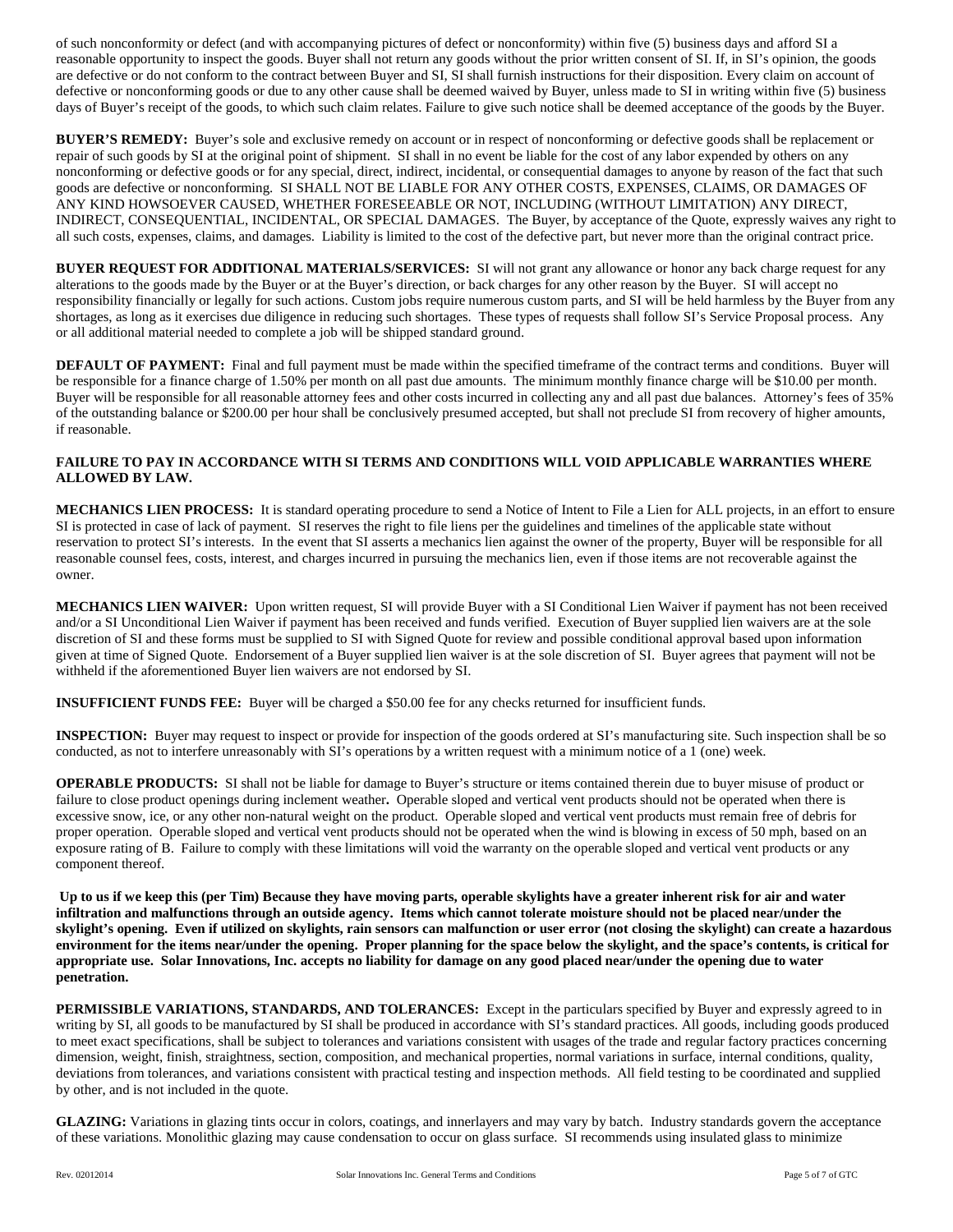condensation caused by temperature differentials. Condensation may still occur in high moisture environments, such as pool enclosures or greenhouses.

## **SURFACE FINISHES:**

Paint: Variations in painted finish may occur due to conditions beyond SI's control, including differences in paint batches and metal thicknesses, per AAMA standards.

**Metal Clad:** Stainless steel/Copper cladding requires a splice for lengths over 120". Splice area to be determined, by SI at time of Shop Drawings for customer approval. Grain orientation must also be approved by customer. Orientations resulting in additional labor or material will result in additional charges to customer. Copper will patina at different rates based on exterior conditions.

Wood Veneer: Wood Veneering requires a splice for lengths over 120". Veneer must be protected from weather and finished with appropriate stain or paint immediately upon installation, failure to do so may void warranty. Variations in grain and color tint may occur as wood is a natural product. **Anodize**: Anodized finishes are compliant with AAMA 611-12 Class I (Exterior Grade). Anodized finishes may vary in color tone within the industry standard ranges in relationship to batch processing and extrusion thicknesses. Light colored anodized finishes may show aesthetic color variations throughout the extrusion. Finishes will be the closest match to the industry standard or customer supplied color chip. SI is not responsible for finger prints, oil marks, or other imperfections in the mill aluminum surface.

**SPECIAL ORDERS:** If any material shall be manufactured and/or sold by SI to meet Buyer's particular specifications or requirements and material is not part of SI's standard line offered by it to the trade generally in the usual course of SI's business, Buyer agrees to defend, protect, and hold harmless SI against all suits at law or in equity and from all damages, claims, and demands arising from any actual or alleged infringement of any United States or foreign patent and/or any copyright, trademark, or other rights of any other party, and to defend any suit or actions which may be brought against SI for any alleged infringement because of the manufacture and/or sale of the material covered thereby. All hardware and accessories supplied or requested by customer that are outside of SI's standard offerings will be at Buyer's risk and SI cannot be held liable for any non conformance issues, non performance issues, or any other claims.

**INSURANCE:** SI carries adequate insurance coverage. These amounts are available for Buyer's review upon request. Any cost adjustment necessary to increase the coverage to meet buyer stipulated insurance requirements (above what SI currently carries) will be the responsibility of the Buyer. Certificates of Insurance are available upon request at the sole discretion of SI.

**TITLE TO DRAWINGS, PLANS, AND SPECIFICATIONS:** SI at all times shall be deemed the sole author of and shall have exclusive ownership of and title to, all drawings, plans, and specifications, and all copyrights thereto, prepared or used in connection with this Quote. The Buyer shall be permitted to use such drawings, plans, and specifications only in connection with this Quote and shall not disclose such drawings, plans, or specifications to any person, firm, or corporation other than Buyer's employees, customers, subcontractors, or government inspectors. The Buyer shall, upon SI's request or upon completion of this Project, promptly return all drawings, plans, and specifications to SI. SI's drawings, plans, and specifications shall not be used by the Buyer or others on other projects, for additions to the same project or for completion of the same project after any material change to the project site or structure or more than twelve (12) months after SI's inspection of the project site. The Buyer shall place an appropriate copyright notice (reflecting SI's copyright ownership described above) on all copies, made by or at the direction of the Buyer, of the drawings, plans, and specifications, and shall not remove any copyright notices placed by SI thereon.

**CONFIDENTIALITY:** By receiving requested information provided by SI, Buyer and anyone acting on Buyer's behalf shall treat this information as confidential. No such information will be disclosed to any 3rd party without the written consent of SI. If any of the unauthorized disclosure occurs, SI reserves the right to take legal action necessary to protect its interests through the Commonwealth of Pennsylvania Court System.

**BUILDING CODES:** SI's structures are designed to meet or exceed most known building code requirements. The Buyer should be aware that different localities have different code requirements pertaining to glazed structures. Notwithstanding the foregoing, interpretation of building code criteria and compliance with it is the sole responsibility of the Buyer or his agent(s). For this reason, SI SHALL NOT BE HELD LIABLE IN ANY RESPECT OR FOR ANY DAMAGES RESULTING FROM NONCOMPLIANCE IN ANY WAY WITH APPLICABLE LOCAL OR NATIONAL BUILDING CODE REQUIREMENTS.

**ENGINEERING AND DESIGN CONSIDERATIONS:** Shop Drawings provided may illustrate various anchoring clips available through SI. Each clip is engineered and designed to withstand a specified maximum allowable load based on the strength of the clip material and fasteners joining the clips to SI's materials. Since underlying bearing materials are unknown to SI, SI may not determine the appropriate anchoring conditions. Consult with a registered architect or engineer to obtain the loading condition requirements under local building codes in order to select the appropriate anchoring fasteners and clips to the existing structure. Where the underlying bearing materials are either unknown or found to be unsuitable by others, SI has available other means of supporting the ridge loads such as a column supported ridge beam. Where a column supported ridge beam is recommended, footers shall be supplied by others. Any increased engineering or material needs will be at the expense of the Buyer,unless otherwise agreed to in writing by SI. Quote is subject to an engineering review by SI before the project is released to drafting. SI reserves the right to withdraw bid or adjust price after Buyer has provided final design requirements including but not limited to seismic and/or hurricane regulations. SI does not recommend glass being provided by buyer or warrant panel sizing if glass is provided by Buyer due to Buyer's variations in glass production standards. It is the Buyer's responsibility to confirm panel sizes when glazing panels and adjusting shims to SI's panel sizing per Shop Drawings.The suitability of a quoted product for the intended use relative to live and dead loading requirements, design, thermal considerations, and conformance to all building codes is not the responsibility of SI. SI can provide preliminary design data only and it should be verified by a qualified professional structural engineer.

Rev. 02012014 **Solar Innovations Inc. General Terms and Conditions Page 6 of 7 of GTC RIGHT OF USE:** SI shall have the right at any time, and from time to time, to photograph, or otherwise create copies, renderings or drawings, of the project and to reproduce such items for any purpose. Any photographs or renderings of projects used for marketing purposes must acknowledge SI as manufacturer in the event that SI deems there to be possible confusion of products. Warranty validation requires the receipt of interior and exterior photographs of the completed project. Buyer approves for publication (by print, electronic, presentation media or other means) any photographs, renderings, digital or print media of project provided by Buyer to SI. Buyer represents and warrants to SI that Buyer has the authority to authorize and license Rights of Use to SI. Buyer accepts all liability for any claims of infringement of said photographs, rendering, or any form of